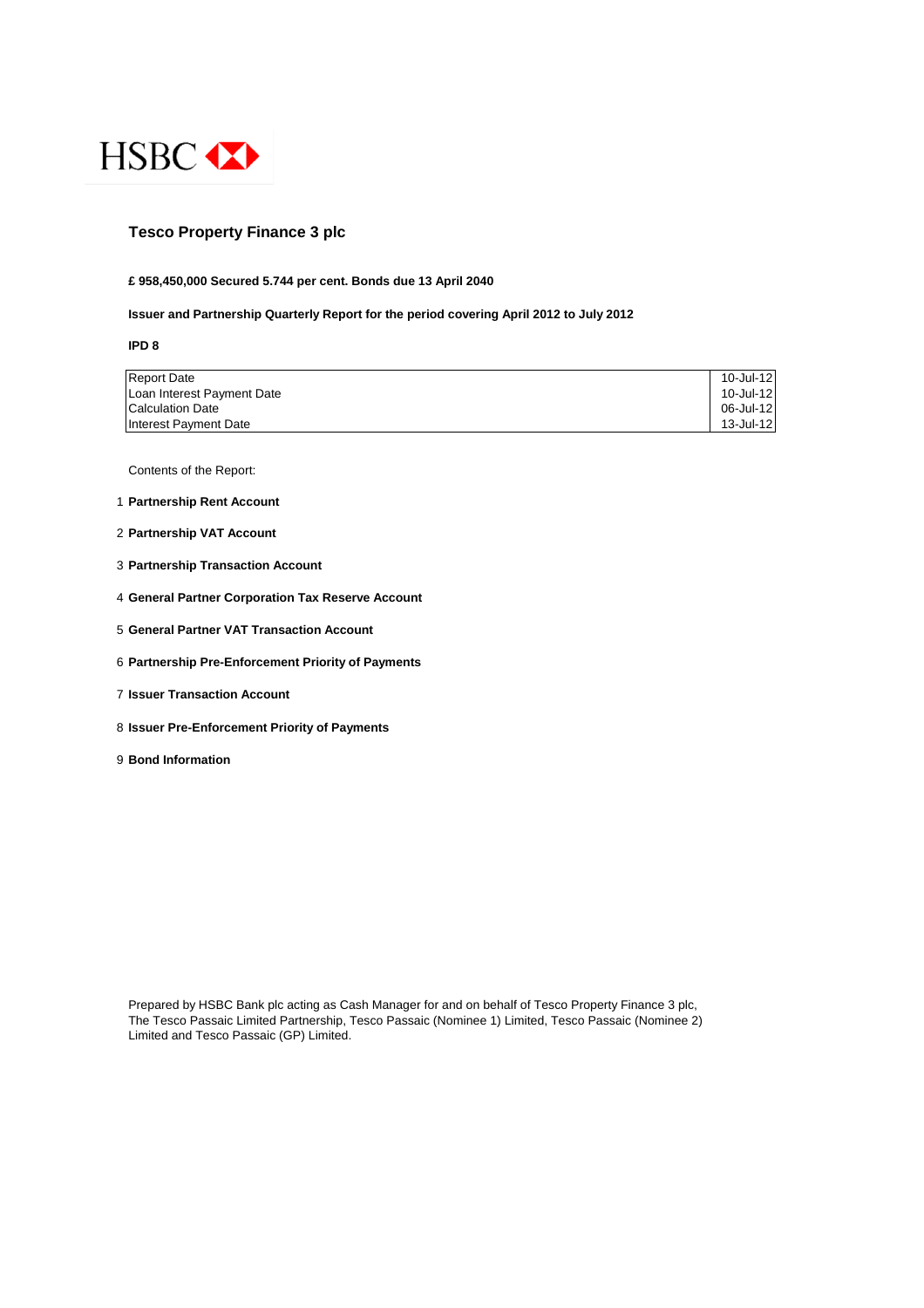#### **1. Partnership Rent Account 70295444**

|             | Opening Balance                    | $0.03$ Cr        |       |
|-------------|------------------------------------|------------------|-------|
| <b>DATE</b> | <b>ENTRY DETAILS</b>               | AMOUNT (£)       | CR/DR |
| 07-Jul-10   | Initial Deposit on Closing Date    | 5,000.00 Cr      |       |
| 20-Jun-12   | Rent                               | 13,268,649.69 Cr |       |
| 10-Jul-12   | To Partnership Transaction Account | 13,268,649.69 Dr |       |
|             | <b>Closing Balance</b>             | 5,000.03 Cr      |       |

## **2. Partnership VAT Account 70295460**

| <b>DATE</b>            | Opening Balance<br><b>ENTRY DETAILS</b>  | 2,561,437.46 Cr<br>AMOUNT (£)      | CR/DR |
|------------------------|------------------------------------------|------------------------------------|-------|
| 27-Apr-12<br>20-Jun-12 | <b>VAT Payment</b><br><b>VAT Funding</b> | 2,558,552.30 Dr<br>2,653,729.97 Cr |       |
|                        | <b>Closing Balance</b>                   | 2,656,615.13 Cr                    |       |

## **3. Partnership Transaction Account 70295452**

|               | Opening Balance            | 362,225.16 Cr    |       |
|---------------|----------------------------|------------------|-------|
| <b>DATE</b>   | <b>ENTRY DETAILS</b>       | AMOUNT (£)       | CR/DR |
|               |                            |                  |       |
| 06-Jul-12     | <b>Credit Interest</b>     | 1,619.89 Cr      |       |
| 10-Jul-12     | <b>Transfer from Rent</b>  | 13,268,649.69 Cr |       |
| 10-Jul-12     | <b>Trustee Fee</b>         | 1,500.00 Dr      |       |
| 10-Jul-12     | <b>Ongoing Fee</b>         | 14,200.00 Dr     |       |
| 10-Jul-12     | Expenses                   | 23,242.99 Dr     |       |
| 10-Jul-12     | Partnership Swap payment   | 1,444,947.22 Cr  |       |
| 10-Jul-12     | Partnership Debt           | 14,456,591.77 Dr |       |
| 10-Apr-12     | Spen Hill                  | $0.00$ Dr        |       |
| $10 -$ Jul-12 | <b>Transfer to General</b> | $0.00$ Dr        |       |
|               |                            |                  |       |
|               |                            |                  |       |
|               | <b>Closing Balance</b>     | 581,907.20 Cr    |       |
|               |                            |                  |       |

## **4. General Partner Corporation Tax Reserve Account 70295487**

|             | Opening Balance        | $0.00$ Cr  |       |
|-------------|------------------------|------------|-------|
| <b>DATE</b> | <b>ENTRY DETAILS</b>   | AMOUNT (£) | CR/DR |
|             |                        |            |       |
|             | <b>Closing Balance</b> | 0.00 Cr    |       |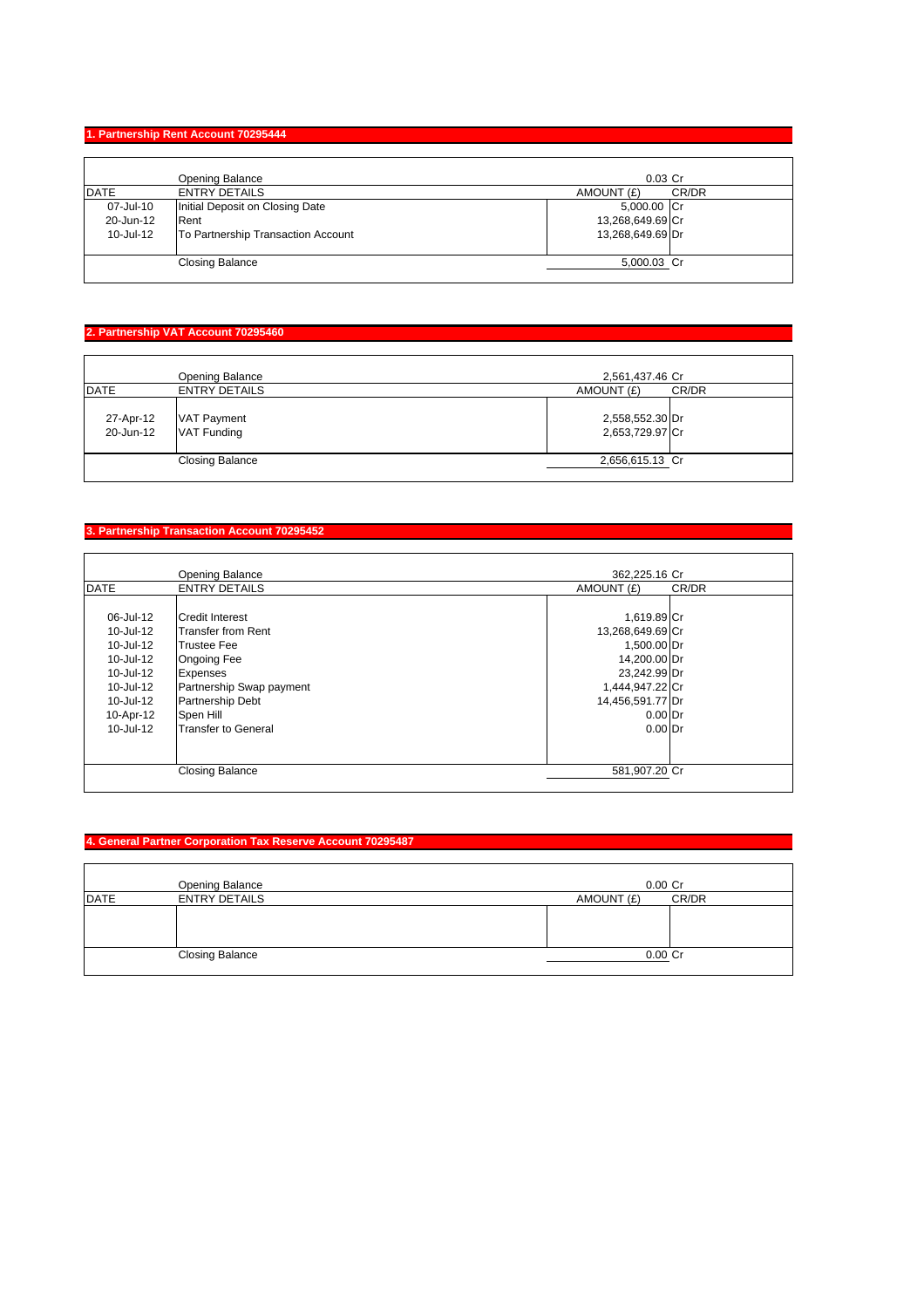#### **5. General Partner VAT Transaction Account 70298993**

|                        | Opening Balance                                 | 9,795.65 Cr              |
|------------------------|-------------------------------------------------|--------------------------|
| <b>DATE</b>            | <b>ENTRY DETAILS</b>                            | CR/DR<br>AMOUNT (£)      |
| 06-Jun-12<br>09-Jul-12 | <b>HMRC VAT Repay</b><br><b>Credit Interest</b> | 69,880.00 Cr<br>13.14 Cr |
|                        | <b>Closing Balance</b>                          | 79,688.79 Cr             |

| Expense Reserve Ledger - Max GBP 500,000.00 |               |  |
|---------------------------------------------|---------------|--|
| Date<br>10-Jul-12                           | 105,282.20 Cr |  |
| Balance                                     | 105,282.20    |  |

# **6. Partnership Pre-Enforcement Priority of Payments**

|           |                                                                           | <b>Funds Paid Out of</b> | <b>Funds Received into</b> |
|-----------|---------------------------------------------------------------------------|--------------------------|----------------------------|
| Date      |                                                                           | account(f)               | account (£)                |
| 10-Jul-12 |                                                                           |                          |                            |
|           | <b>Partnership Available Funds</b>                                        |                          |                            |
|           |                                                                           |                          |                            |
|           | a Rental Income                                                           |                          | 13,268,649.69              |
|           | b Funds from Issuer under Partnership Swaps                               |                          | 14,456,632.00              |
|           | c From Partnership VAT Account                                            |                          |                            |
|           | d From Partnership Disposal Proceeds Account                              |                          |                            |
|           | e From Partnership Insurance Proceeds Account                             |                          |                            |
|           | f Interest received by the Partnership Accounts and Rent Account          |                          | 1,619.89                   |
|           | g Eligible Investment Earnings by Partnership                             |                          |                            |
|           | h Advance under Committed Subordinated Loan Agreement                     |                          |                            |
|           | Net proceeds of a CPO Disposal or a Mortgage Property                     |                          |                            |
|           | Net proceeds of a disposal of a Mortgage Property                         |                          |                            |
|           | k Any other sums standing to the credit of the Partnership Transaction Ac |                          | 362,225.16                 |
|           |                                                                           |                          |                            |
|           | <b>Partnership Pre-Enforcement Priority of Payments</b>                   |                          |                            |
|           | a Partnership Security Trustee Fees                                       | 1,500.00                 |                            |
|           | b Issuer Security Trustee Fee, Bond Trustee, operating expenses of the    | 8,450.00                 |                            |
|           | Issuer (Ongoing Partnership Facility Fee)                                 |                          |                            |
|           | c Partnership Operating Expenses excluding GP UK Tax                      |                          |                            |
|           | d Partnership Operator Fee                                                | 4,500.00                 |                            |
|           | d Property Advisor Fee (Annual 25 K Jan)                                  |                          |                            |
|           | d Nominees Corporate Services Provider Fee                                | 4,500.00                 |                            |
|           | d Nominees Holdco Corporate Services Provider Fee                         | 9,742.99                 |                            |
|           | d PL Propco Corporate Services Provider Fees                              | 4,500.00                 |                            |
|           | d Nominees Side Letter payments                                           |                          |                            |
|           | d Nominees Holdco Side Letter payments                                    |                          |                            |
|           | d Account Bank Fee                                                        |                          |                            |
|           | d Cash Manager Fee                                                        |                          |                            |
|           | Issuer Account Bank, PPA CM, CSP Fee (Ongoing Partnership Facility        |                          |                            |
|           | d Fee)                                                                    | 5,000.00                 |                            |
|           | d Headlease payment                                                       |                          |                            |
|           | e Partnership Expenses Ledger payment (max £6,250)                        | 6,250.00                 |                            |
|           | f Partnership Debt Interest                                               | 13,701,425.77            |                            |
|           | f Partnership Swap payment                                                | 13,011,684.78            |                            |
|           | g Partnership Debt Principal                                              | 755,166.00               |                            |
|           | <b>Issuer Partnership Swap Termination Amount (Ongoing Partnership</b>    |                          |                            |
|           | h Facility Fee)                                                           | 750.00                   |                            |
|           | Partnership Swap Termination Amount                                       |                          |                            |
|           | j Property Pool Manager Fee                                               | 476,625.00               |                            |
|           | k Partnership Expenses Ledger payment                                     | 99,032.20                |                            |
|           | Alteration Adjustment Rent                                                |                          |                            |
|           | m Committed Subordinated Loan payment                                     |                          |                            |
|           | n Partnership Distribution Account                                        |                          |                            |
|           |                                                                           |                          |                            |
|           | Totals                                                                    | 28,089,126.74            | 28,089,126.74              |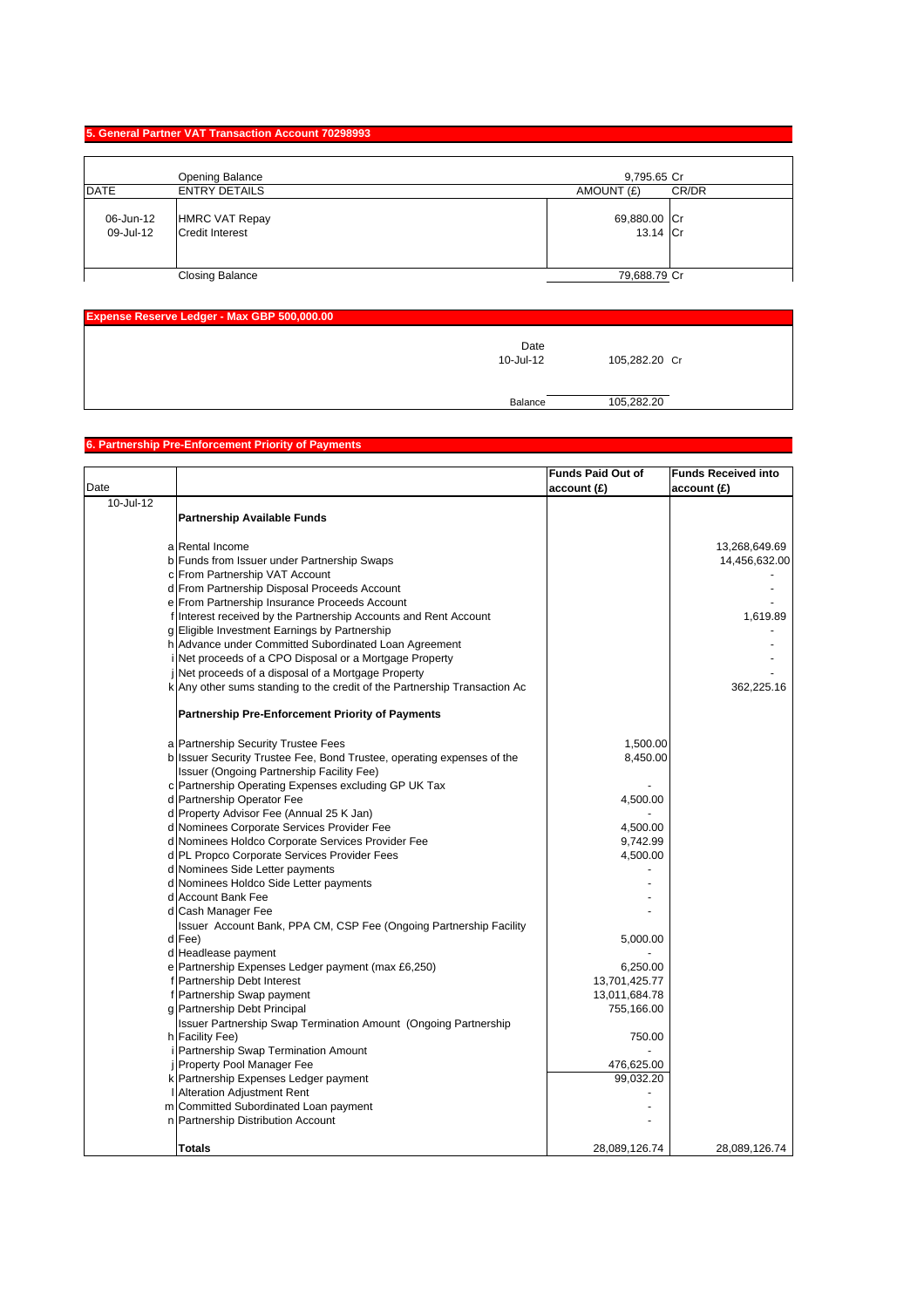## **7. Issuer Transaction Account 70295495**

|             | Opening Balance        | 22,779.50 Cr        |
|-------------|------------------------|---------------------|
| <b>DATE</b> | <b>ENTRY DETAILS</b>   | CR/DR<br>AMOUNT (£) |
|             |                        |                     |
| 06-Jul-12   | Credit Interest        | 186.84 Cr           |
| 13-Jul-12   | <b>Issuer Profit</b>   | 750.00 Cr           |
| 13-Jul-12   | <b>Swaps Receipts</b>  | 1,444,947.22 Cr     |
| 13-Jul-12   | Partnership Debt       | 14,456,591.77 Cr    |
| 13-Jul-12   | Swap Pays              | 1,444,947.22 Dr     |
| 13-Jul-12   | <b>Ongoing Fee</b>     | 14,200.00 Cr        |
| 13-Jul-12   | <b>HSBC</b> Fee        | 7,700.00 Dr         |
| 13-Jul-12   | Moodys Fee             | 5,750.00 Dr         |
| 13-Jul-12   | <b>Issuer Fees</b>     | $0.00$ Dr           |
| 13-Jul-12   | <b>Notes</b>           | 14,456,591.77 Dr    |
|             |                        |                     |
|             | <b>Closing Balance</b> | 24,466.34 Cr        |
|             |                        |                     |

## **8. Issuer Pre-Enforcement Priority of Payments**

| Date          |                                                        | <b>Funds Paid Out of</b><br>account(E) | <b>Funds Received into</b><br>account(E) |
|---------------|--------------------------------------------------------|----------------------------------------|------------------------------------------|
| $13 -$ Jul-12 |                                                        |                                        |                                          |
|               | <b>Issuer Available Funds</b>                          |                                        |                                          |
|               | a Funds due to Issuer under Partnership Swap Agreement |                                        | 13,011,684.78                            |
|               | b Amounts due to Issuer in respect of Partnership Loan |                                        | 14,470,791.77                            |
|               | c Any amount due to Issuer under Issuer Swap Agreement |                                        | 14,456,632.00                            |
|               | d Interest Received by Issuer on Transaction Account   |                                        | 186.84                                   |
|               | e Eigible Investment Earnings                          |                                        |                                          |
|               | <b>Issuer Pre-Enforcement Priority of Payments</b>     |                                        |                                          |
|               | a Bond Trustee Fee                                     | 1,200.00                               |                                          |
|               | a Issuer Security Trustee Fee                          | 1,500.00                               |                                          |
|               | b Issuer Operating Expenses                            | 5,750.00                               |                                          |
|               | c Issuer/Issuer Holdco Corporate Services Provider Fee |                                        |                                          |
|               | c Paying Agent Fee                                     | 500.00                                 |                                          |
|               | c Account Bank Fee                                     | 750.00                                 |                                          |
|               | c Cash Manager Fee                                     | 3,750.00                               |                                          |
|               | d Bond Interest                                        | 13,701,425.77                          |                                          |
|               | d Bond Principal                                       | 755,166.00                             |                                          |
|               | d Issuer Swap Provider                                 | 13,011,684.78                          |                                          |
|               | d Partnership Swap payment                             | 14,456,632.00                          |                                          |
|               | e Issuer Profit                                        | 750.00                                 |                                          |
|               | f Swap Subordinated Amounts                            |                                        |                                          |
|               | g Issuer Partnership Swap Termination Amount           |                                        |                                          |
|               | h Issuer Transaction Account                           | 186.84                                 |                                          |
|               | Totals                                                 | 41,939,295.39                          | 41,939,295.39                            |